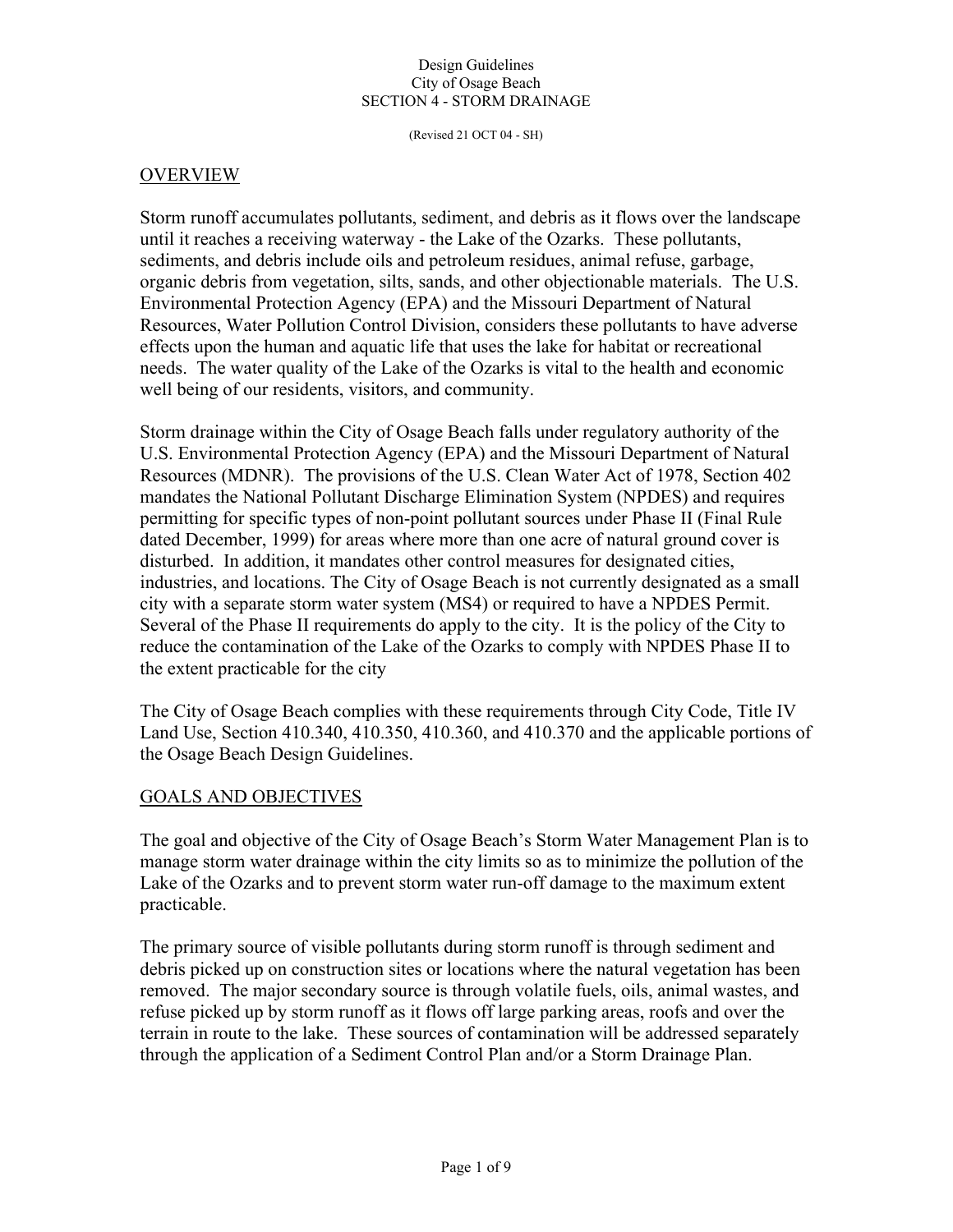Recent developments in the Storm Drainage Compliance area have lead to the development of "Best Management Practices" (BMP's) and less emphasis on retention facilities. Also the trend is toward reduction of contamination by: 1) reducing the quantity of storm water runoff, 2) reducing or removing the contamination of the runoff, and 3) by conveying the storm run-off without further contamination.

Our goal is to reduce the pollution of the lake through public education, awareness, and the application of MDNR Best Management Practices (BMP's). Our immediate objective is to manage the storm drainage system such that no collectable sediment or pollutants reach the lake and/or causes damage to adjacent or downstream properties.

The following design guidelines will establish the minimum steps or procedures required to reach these goals and objectives.

## SEDIMENT CONTROL PLAN

A. The Sediment Control Plan shall be submitted as a part of the building permit process and shall be reviewed and approved by the City Engineer prior to the start of any onsite work for any and all projects involving two or more lots or ½ acre, whichever shall be the smaller.

*Note: The MDNR requires a Sediment Control Permit for all construction projects of one acre or more in area.* 

- 1. The Sediment Control Plan must be prepared by a Registered Professional Engineer stating the goals of the plan and depicting the locations and details of the construction of all sediment control devices to be utilized on the project.
- 2. The plan shall clearly set out the contractor's schedule and requirements for maintaining the integrity of the plan.
- 3. The primary goal of the plan is to assure that no visible or measurable sediment or debris is allowed to leave the developed area.
- 4. The devices and measures utilized shall follow the recommended "Best Management Practices" as described in the publication "Protecting Water Quality" by MDNR and as directed herein. At the minimum the following shall be required:
	- a. Silt fencing shall be installed around the downhill edges of the disturbed area.
	- b. Earth berms and swales shall be used to reduce sheet flow volumes and velocities.
	- c. Straw bale check dams, earth berms and other BMP's shall be utilized as necessary to prevent run-off from carrying sediment and debris off site.
	- d. Check dams or other BMP's shall be used to assure velocities do not exceed 5 fps.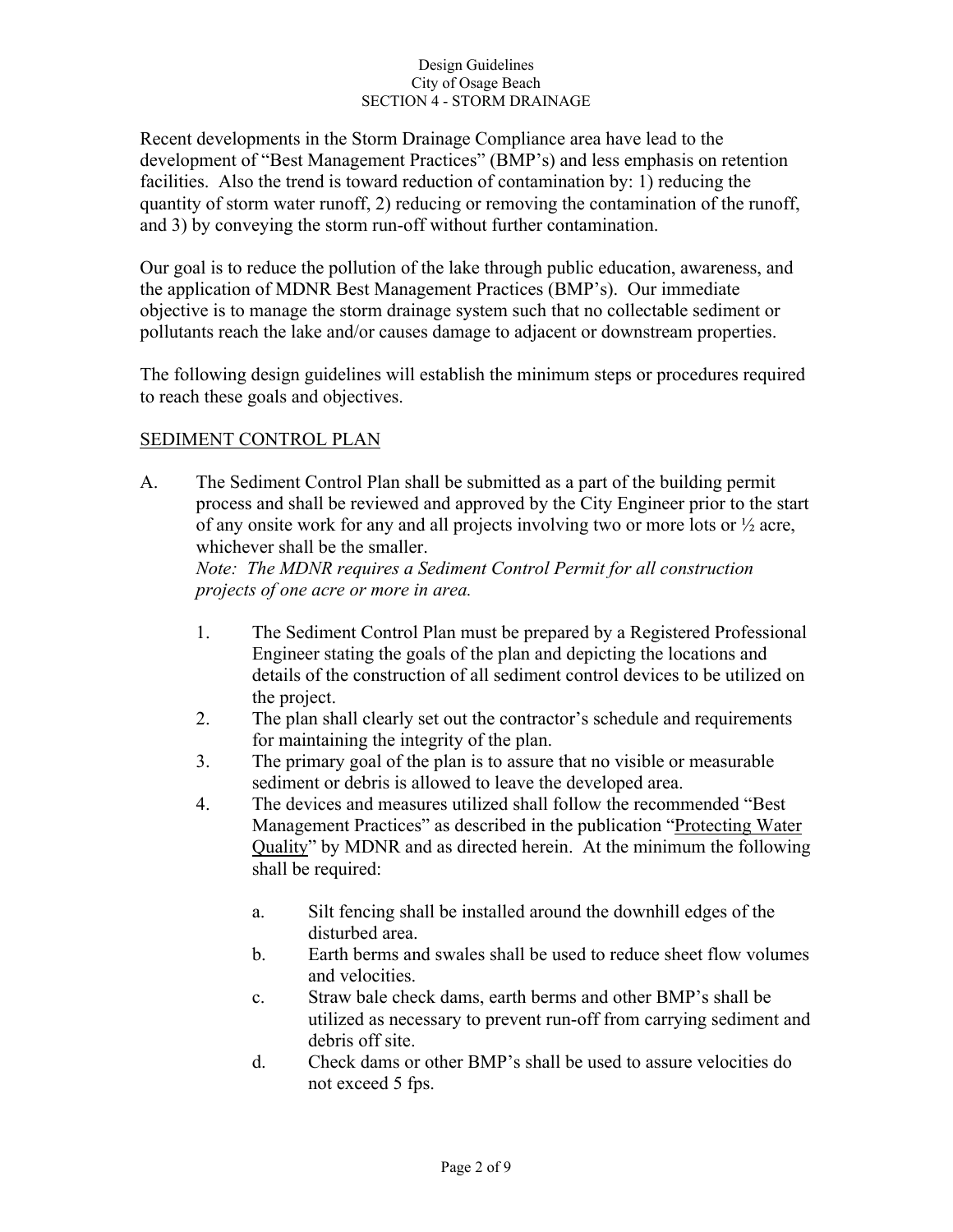- e. Approved engineering fabric or erosion control matting shall be used in all drainage courses or ditches where flow velocities exceed 5 fps.
- f. All denuded slopes or embankments shall be protected from erosion by the installation of earthen berms, straw bale dikes, or other appropriate BMP.
- g. Temporary catch basins, drop inlets and/or storm drains (culverts) shall be utilized as necessary.
- h. All denuded slopes or areas shall be reseeded with appropriate seed, fertilized and mulched within four weeks of the time the original ground cover was removed. Jute mesh, "Petro-mat" or other approved slope stabilization fabric shall be installed on all slopes steeper than 3:1.
- 5. In the event that the plan is deficient or inadequate to prevent sediment escaping the jobsite, the Owner/Developer shall immediately take any and all measures necessary to stop and prevent further contamination, and to clean up contaminated areas.

# STORM DRAINAGE PLAN

- A. A Storm Drainage Plan is required for all new construction sites within the jurisdictional boundaries of the City of Osage Beach in which the construction or clearing for construction disturbs an area exceeding two lots or one half acre, whichever shall be the smaller.
	- 1. The Storm Drainage Plan shall be prepared by a Registered Professional Engineer stating the goals of the plan and depicting the locations and details of construction of all sediment and drainage control devices, and BMP's, to be utilized in the plan.
	- 2. The plan shall clearly state owners schedule and requirements for maintaining the components of the system.
	- 3. The devices and measures utilized shall follow the recommended "Best Management Practices" as described in the publication "Protecting Water Quality" by and available through MDNR, the City of Osage Beach City Code and the City of Osage Beach Design Guidelines
	- 4. At the minimum the Storm Drainage Plan shall provide the following technical data:
		- a. Clearly depict the entire drainage area effecting the development site including downstream areas that will be effected by storm water run-off or drainage.
		- b. Accurately calculate the anticipated storm run-off from a theoretical twenty (20) year storm event.
		- c. Establish the percolation rates for all infiltration, percolation, and filtration devises.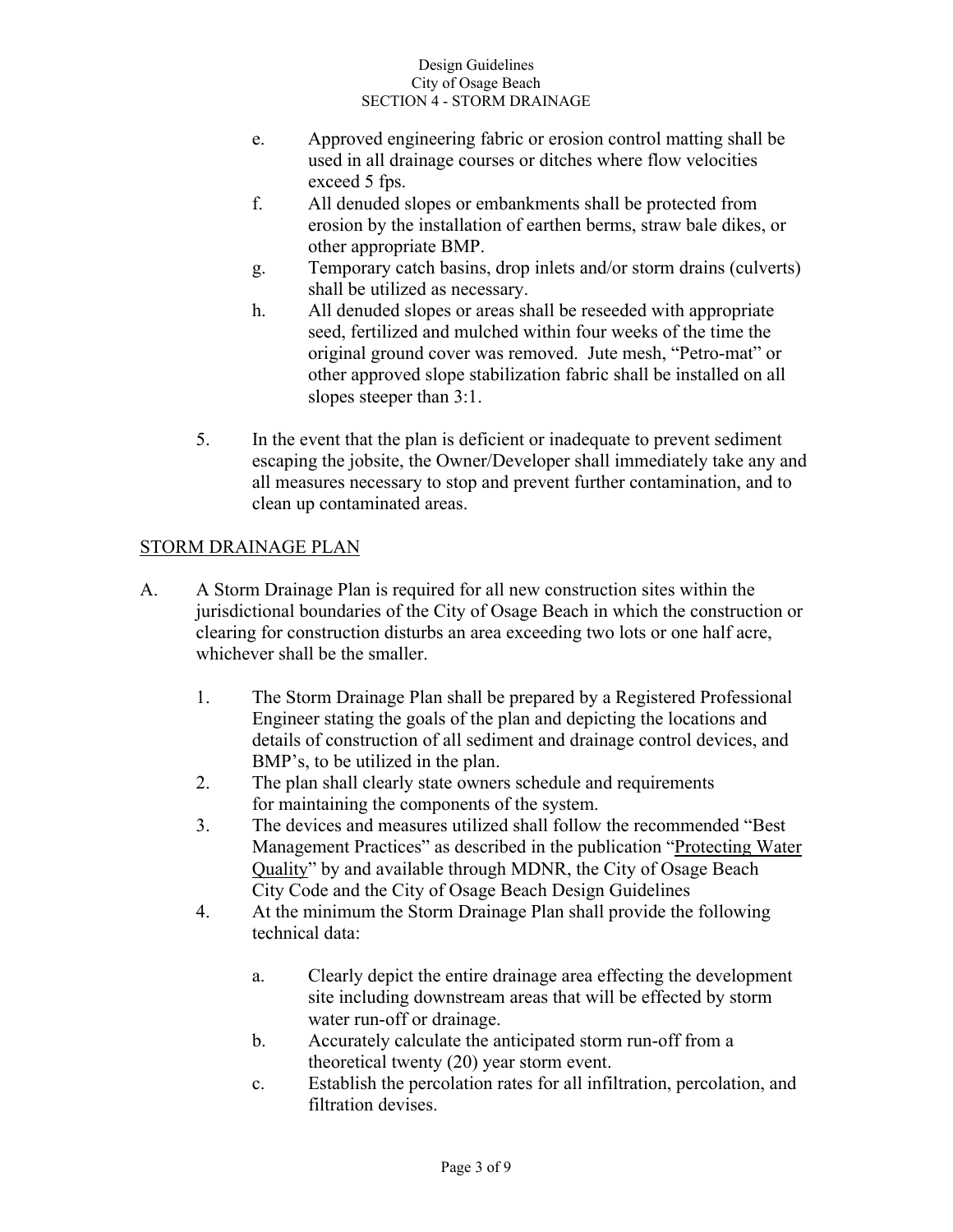- d. Determine the anticipated flows and capacities of all channels, culverts and conveyance devices.
- e. Clearly identify and provide flow data for all velocity control and/or energy dissipation devices.
- 5. At the minimum the Storm Drainage Plan shall provide the following sediment and drainage controls:
	- a. Provide removal or containment of all silt, sediment, and debris carried onto or across the development so as to assure that no silt, sediment, or debris is allowed off the developed area.
	- b. Assure that all storm run-off is controlled such that no damage will occur to adjacent downstream properties or facilities.
	- c. Where parking areas for more than twenty cars exist provide for removal of oils, grease and volatile wastes to the maximum practicable extent by the use of BMP's.
	- d. Assure that conveyance discharges into the Lake of the Ozarks will have a velocity of less than 5 fps.

 This can be accomplished by the use of BMP's, infiltration, percolation, filtration devices, retainage and sedimentation collection basins, filtered curb inlets/manholes or other devices as approved by the City Engineer.

## STORM DRAINAGE COMPUTATIONS

- A. The methodology used by the City of Osage Beach for computation of storm run off shall be similar to that discussed in Chapter IX of the Missouri Department of Transportation (MoDOT) Project Development Manual and as modified herein.
	- 1. The base storm event for computation of run-off volumes shall be a twenty-year (20) storm event.
	- 2. The Rational Method of computation shall be used as herein modified.

## Q=CIA

## Where:

 $Q =$  Peak runoff in cubic feet per second (cfs)

- $I = 2.5$  inches per hour shall be used as the Rainfall Intensity.<sup>1</sup>
	- $A = Area of watershed in acres. This area includes the actual$ area drained through or in addition to the developed area.
	- $C = An$  adjustment coefficient used to account for soil and terrain absorption as established herein.<sup>2</sup>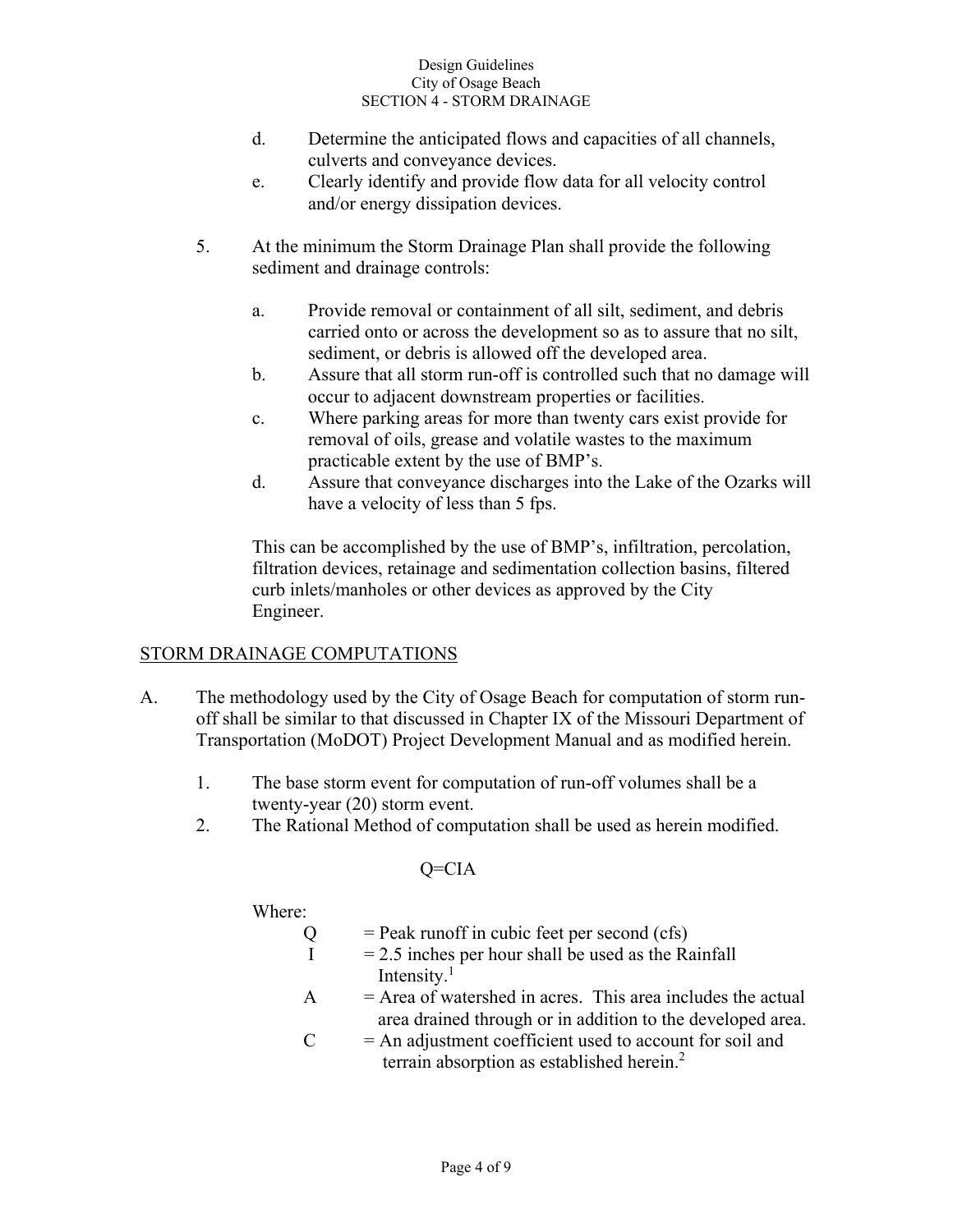<sup>1</sup> Normally the Time of Concentration  $(t<sub>s</sub>)$  would be computed and the value for "I" taken from the appropriate table dependant upon the MoDOT District involved. Due to the short travel distances for run-off on most of our projects that procedure would give an unrealistically high value. We have selected the 2.5 inches per hour as a valid value for our use.

 <sup>2</sup>  $^{2}$ Osage Beach Values of C for use on City Projects:

| Type or Location of Project                                                                                                          | Value of C |
|--------------------------------------------------------------------------------------------------------------------------------------|------------|
| Single family residential lots                                                                                                       | 0.4        |
| Multi-unit Residential (less than 20 units)                                                                                          | 0.5        |
| Condominium Developments where parking<br>areas and building foot print occupy less than<br>50% of the development site              | 0.6        |
| Commercial or condominium sites where<br>parking areas and building or developed<br>space covers more than 50% of the developed area | 0.7        |

### DESIGN OF DRAINAGE STRUCTURES AND DEVICES

- A. Culverts and Storm Drainage Piping Systems shall be designed using the Manning equation for open channel flow. Inlet conditions should be investigated and openings designed to handle the peak runoff condition. In addition the following conditions shall be met:
	- 1. The minimum pipe size shall be 18-inch diameter.
	- 2. Bedding shall be installed around the pipe from 4 inches below to 12 inches above the pipe. Bedding shall be nominal ½ inch minus crushed rock conforming to MDOT Section 1004, Grade D, Chat, or pea-gravel, or Osage River Sand. Any material used shall have a PI of six or less.
	- 3. The minimum grade shall guarantee a minimum velocity of 2.0 fps.
	- 4. Manholes shall be constructed at not more than 350-foot intervals and at all bends and changes of grade.
	- 5. Pipe may be run on the curve so long as the manufacture's maximum deflection at each joint is not exceeded. All other pipe shall be run true to line and grade between manholes or inlets.
	- 6. Outlets shall have intrusion gates to prevent entry by children or animals.
	- 7. Outlets shall end in an energy-dissipating device that will reduce the outlet flow velocity to less than 5 fps.
	- 8. Piping shall be designed to sustain any anticipated loading conditions
- B. Curb Inlets of the "Kansas City Type" are preferred. See Drawing No. IV-11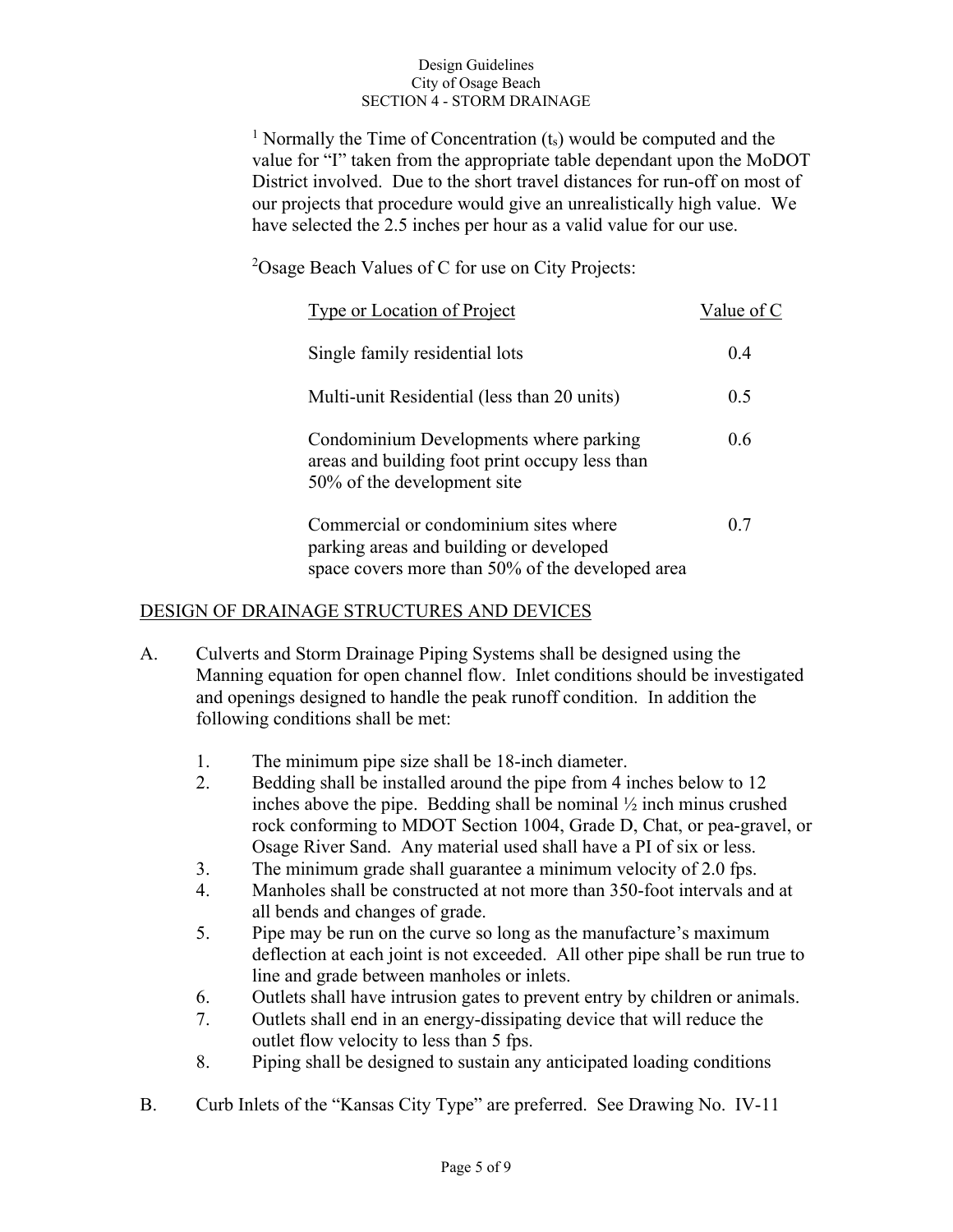- 1. The length of Curb Inlet opening shall be determined as in Chapter IX of the MoDOT Project Development Manual.
- 2. Floor of Inlet shall be shaped with invert to provide smooth flow.
- 3. Locate manhole ring and cover over outlet.
- 4. Each Inlet shall have cast iron steps spaced at 1'-4" centers vertically.
- 5. Bevel all exposed edges with  $\frac{3}{4}$ " chamfer or  $\frac{1}{2}$ " tooled edge.
- 6. On grade Inlets shall conform to the street grade and sump Inlets shall be level.
- 7. The length plus the width shall not exceed 15' without special design.
- 8. Each Inlet shall be placed on a 4" compacted aggregate base.
- 9. Each Inlet shall have a steel inlet frame.
- 10. Each Inlet shall be designed to sustain any anticipated loading conditions. In no case shall materials and design not be sufficient to support an ASHTO H-44-20 loading.
- 11. Transition curb in 10' on upstream side of inlet and in 5' on the downstream side. 10' transition on both sides for sump inlet. See detail.

# OVERLAND FLOW OR SHEET FLOW CONTROL

- A. Reduce available sediment and debris (Land Form Controls)
	- 1. Insure that no areas are left denuded. Prepare seed bed, fertilize, mulch, and install erosion mat or fabric within 30 days of clearing operations.
	- 2. Provide vegetation belts of shrubbery, small trees, etc. to retard sheet flow.
	- 3. Provide erosion mat or fabric at all areas where erosion is apparent.
- B. Reduce quantity of overland or sheet flow by utilizing the following methods:
	- 1. Flow control swales to reduce down hill sheet flow velocities and promote short-term ponding and infiltration. See Drawing No. IV-3 & 9.
	- 2. Vegetation belts. Plant a band of shrubbery, flowers, and etc. transverse to the slope to reduce sheet flows. See Drawing No. IV-4 & 10.
	- 3. Infiltration trenches to infiltrate a portion of the sheet flow into the ground water. Infiltration rates should be tested for and volumes computed as a part of the overall Storm Water Management Plan. Design infiltration rate will generally be less than 1.0 gal/sf/hr and will tend to decrease over time. See Drawing No. IV-5.
- C. Velocity Control reduce pick up of sediment and debris (Land Form and Site Grading)
	- 1. Grass Drainage Swales control direction and velocity of sheet or small rivulets flows by keeping flow velocities under 5 fps. See Drawing No. IV-6.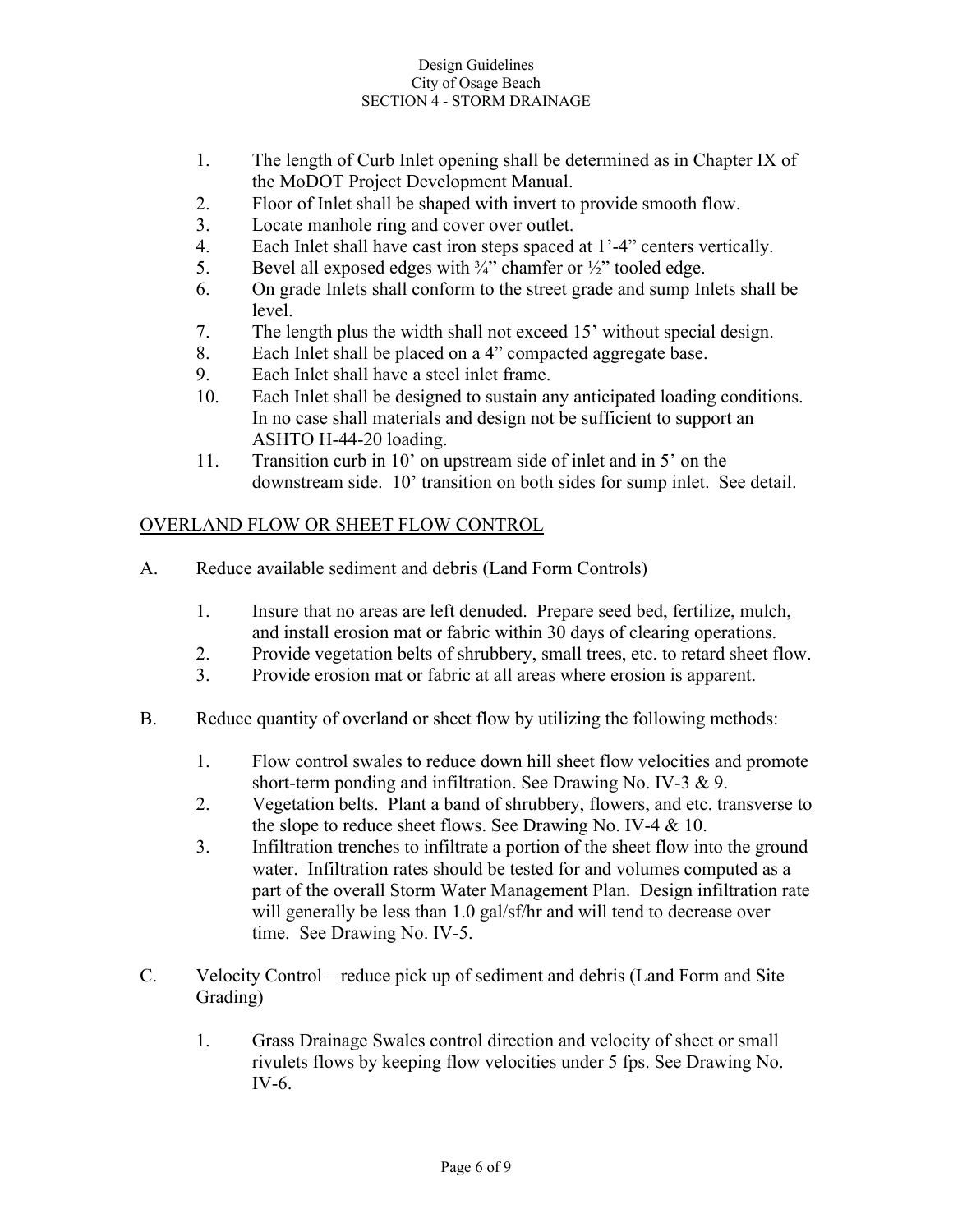- 2. Riprap Drainage Swales control larger volumes of sheet flow and rivulets by keeping flow velocities under two fps. See Drawing No. IV-7.
- 3. Open Channel Drainage Channels shall be designed using the manning equation for open channel flow. The channel shape maybe trapezoidal, rectangular or circular at the designer's discretion.
	- a. The channel depth shall be designed so that the peak runoff flow will be accommodated at  $2/3^{rd}$  of the channel depth.
	- b. Where channel depth will exceed one foot, a trapezoidal section with a maximum of 1:1 side slopes shall be used.
	- c. Where flow velocity will exceed 2 fps engineering fabric or erosion mat shall be utilized.
	- d. Where velocity will exceed 5 fps riprap shall be installed to eliminate scouring. See Drawing No. IV-7.
- D. Silt, Sediment, and Debris Control Filtering Systems
	- 1. In order to avoid the use of sedimentation basins or retention ponds it shall be required that appropriate filtration methods are used in order to assure that silt, sediment, and debris do not get into the conveyed storm drainage flow. The above measures will control sediment for sheet or cross-country flows. However, construction parking areas and other manmade surfaces will require the collection and isolation of silts, sediments, debris, oils, and volatile materials. One method of accomplishing this is by construction filtering systems. There are several commercial products available to accomplish this goal. Grasspave, Gravelpave, and Grasscrete are patented soil stabilization products that are designed to serve as a paving or traffic bearing surface. Approved filtering systems are as follows:
		- a. Constructed Filter Strip. In large parking areas, or relatively flat open areas, a cut-off curb can be constructed with a filtration strip of variable width constructed in front of it. Such strip would have a traffic bearing infiltratable surface such as Gravelpave underlain by a clean open graded gravel medium around a perforated collection pipe laid to grade to drain to a central or periphery drainage system. The medium would be enclosed in an engineering fabric envelope. Design infiltration rates would vary with materials and should be designed in accordance with the manufacture of the traffic bearing media recommendation. Flow in the neighborhood of 0.25 gpm can be anticipated. It will be necessary to remove the accumulated sediment and debris and very top portion of the gravel or replace the grass layer as appropriate in order to maintain adequate infiltration. The required maintenance interval will depend upon the rate of collection of sediment. See Drawing No. IV-8.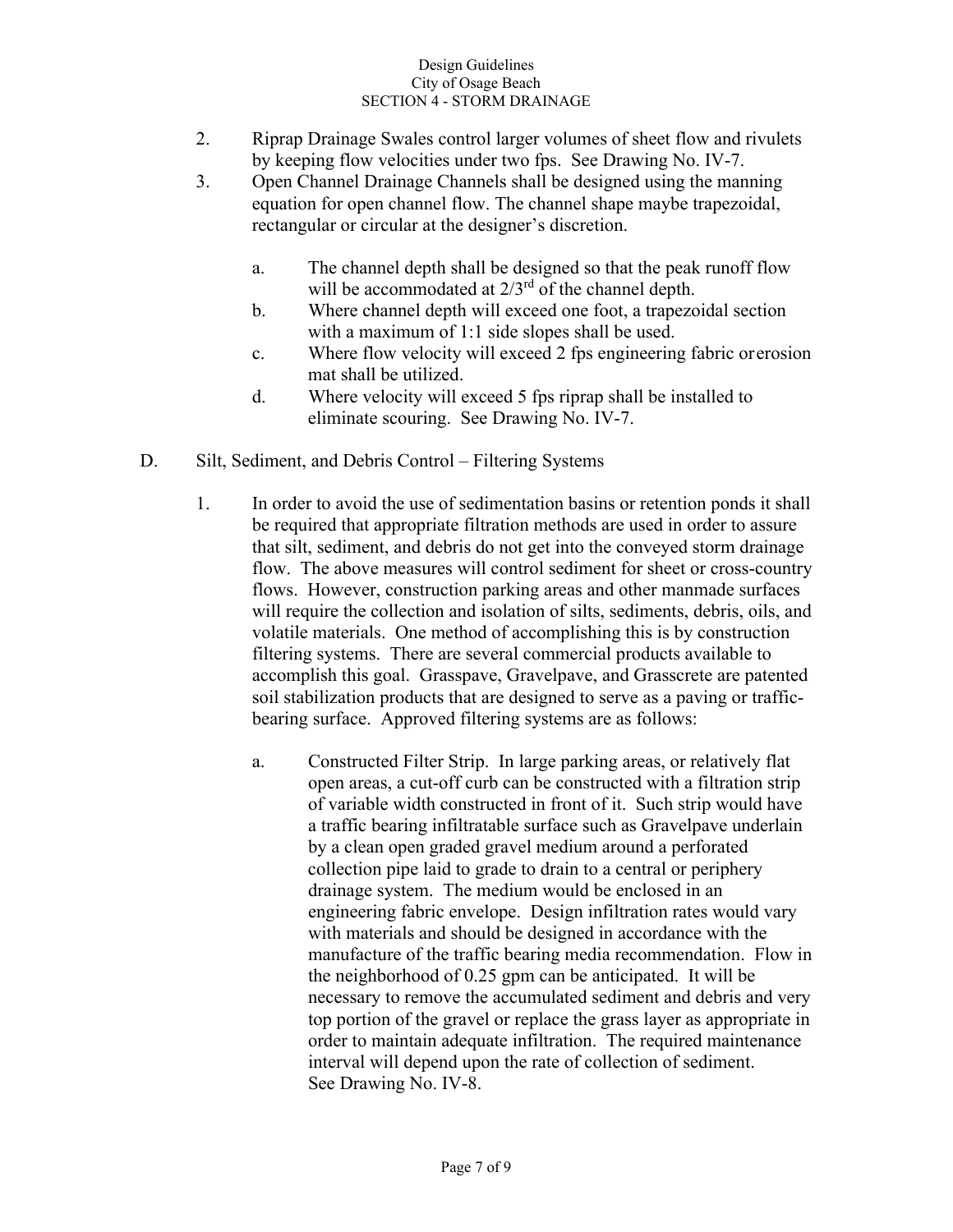- b. Porous Pavement. The use of porous pavements for large parking areas is a viable alternative method of providing filtered run-off from the parking areas. Cross country run-off should be diverted from the paved area and treated separately in order to avoid rapid plugging and increased maintenance costs. In the general application in Osage Beach the preferred methodology would be to drain the porous pavement to a clean aggregate percolation bed that drained to collection piping manifolded into the overall storm drainage system and discharged to the Lake or other approved surface system. In isolated cases it may be preferable to discharge to the ground water table with a surface overflow for over design storm peak flows. Each porous pavement application must be approved by the City Engineer prior to use.
- 2. Fabricated Filtration Manholes or Curb Inlets
	- a. Several patented filtration devices are now available that can effectively reduce sediment discharges such as:
		- 1) Treatment systems such as Stormceptor
		- 2) Catch Basin or Curb Inlet inserts such as Flowgard Plus manufactured by Hancor, Inc. or Hydro-Kleen manufactured by ACF Environmental.
		- 3) Surface drainage systems such as Drain-rite manufactured by Hancor Inc.
		- 4) Or several non-patented devices by various highway departments, etc.

### RETENTION FACILITIES

- A. In the event that the developer prefers to construct a retention facility the following shall be complied with:
	- 1. The maximum allowable flow velocity through the basin shall be 0.3 fps.
	- 2. The inlet should be designed to prevent short-circuiting between entrance and discharge to the maximum extent practicable. This can be accomplished by providing baffles in the channel, turns in the channel, etc.
	- 3. The shape of the storage basin should allow for easy cleanout of sediment and debris. Terrain and other site conditions will tend to dictate the shape of the facility. Deep, steep sided ponds should be avoided or covered for safety of children and animals.
	- 4. Outlet or Discharge Facility shall allow the slow discharge of retained flow over time so that a stagnant pool is not created.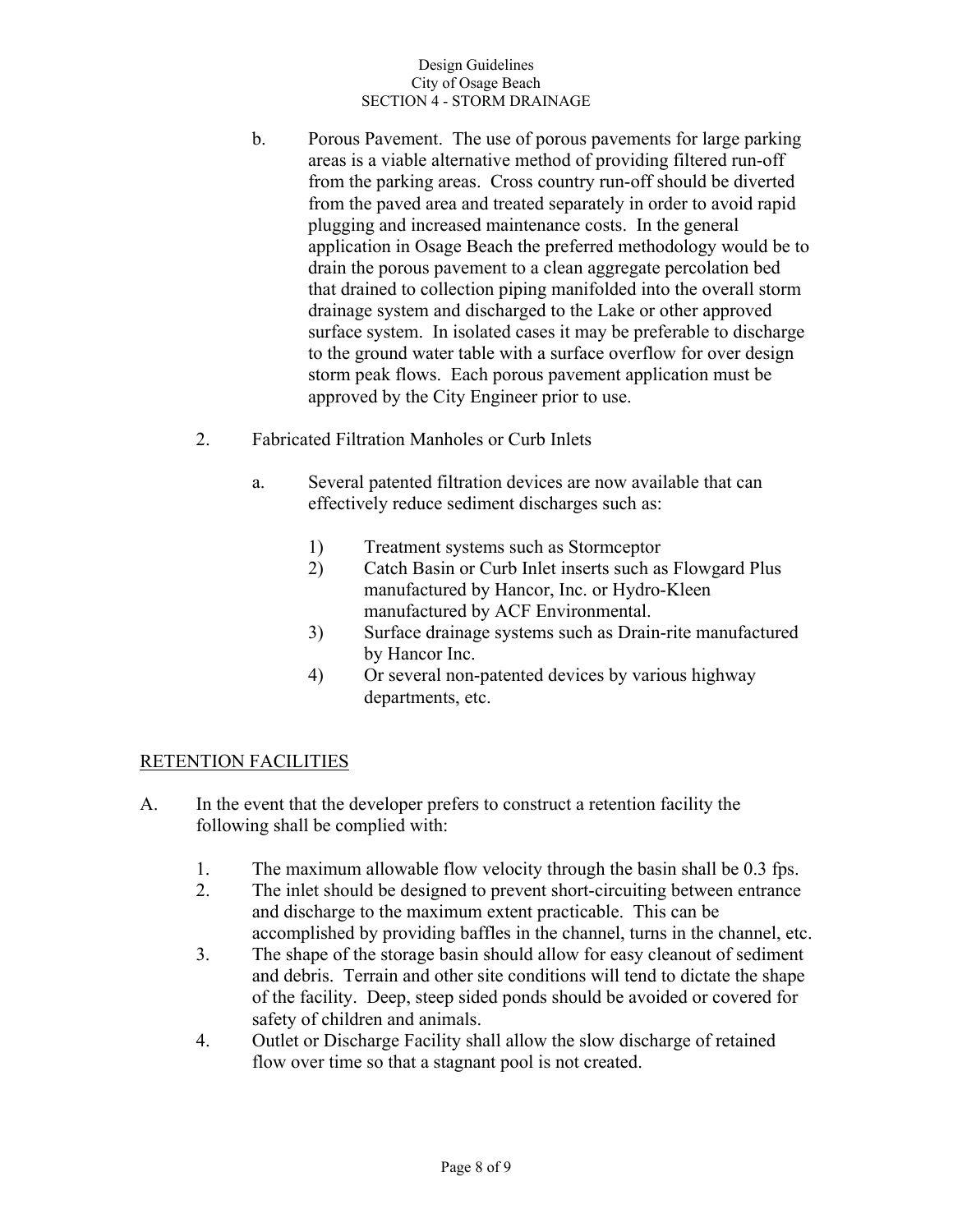The details of the design are at the discretion of the designer subject to approval of the City Engineer.

### CONSTRUCTION MATERIALS

- A. Drainage ditches maybe stabilized earth, riprap, concrete, or other durable material.
- B. Retention basin inlets, basin, and outlet structures maybe of any durable material subject to the approval of the City Engineer.
- C. Storm drainage pipe and culvert pipe may be concrete, Corrugated Metal Pipe (CMP), or reinforced plastic subject to approval.
	- 1. All pipes at a minimum must be capable of sustaining an ASHTO H 44- 20 loading.
	- 2. The use of reinforced plastic pipe for storm drainage at drop inlets or in areas where leaf burning is allowed is prohibited.
- D. Curb Inlets
	- 1. Shall be prefabricated or cast-in-place.
		- a. Shall be place on a 4" compacted aggregate base.
		- b. Reinforcement in footing shall be #4 bars on 6" centers both ways.
		- c. Reinforcement in walls shall be #4 bars on 12" centers both ways.
		- d. Reinforcement in lid shall be a minimum of six #4 bars placed at 45 degree angle. See detail.
	- 2. Shall have a 10" throat galvanized steel inlet frame.
	- 3. Cast iron manhole ring and cover, Neenah R-1537 or approved equal.
	- 4. Cast iron step, Clay & Bailey No. 2101 or approved equal.

### STORM DRAINAGE CONSTRUCTION DETAIL DRAWINGS

Construction details and sketches are attached.

END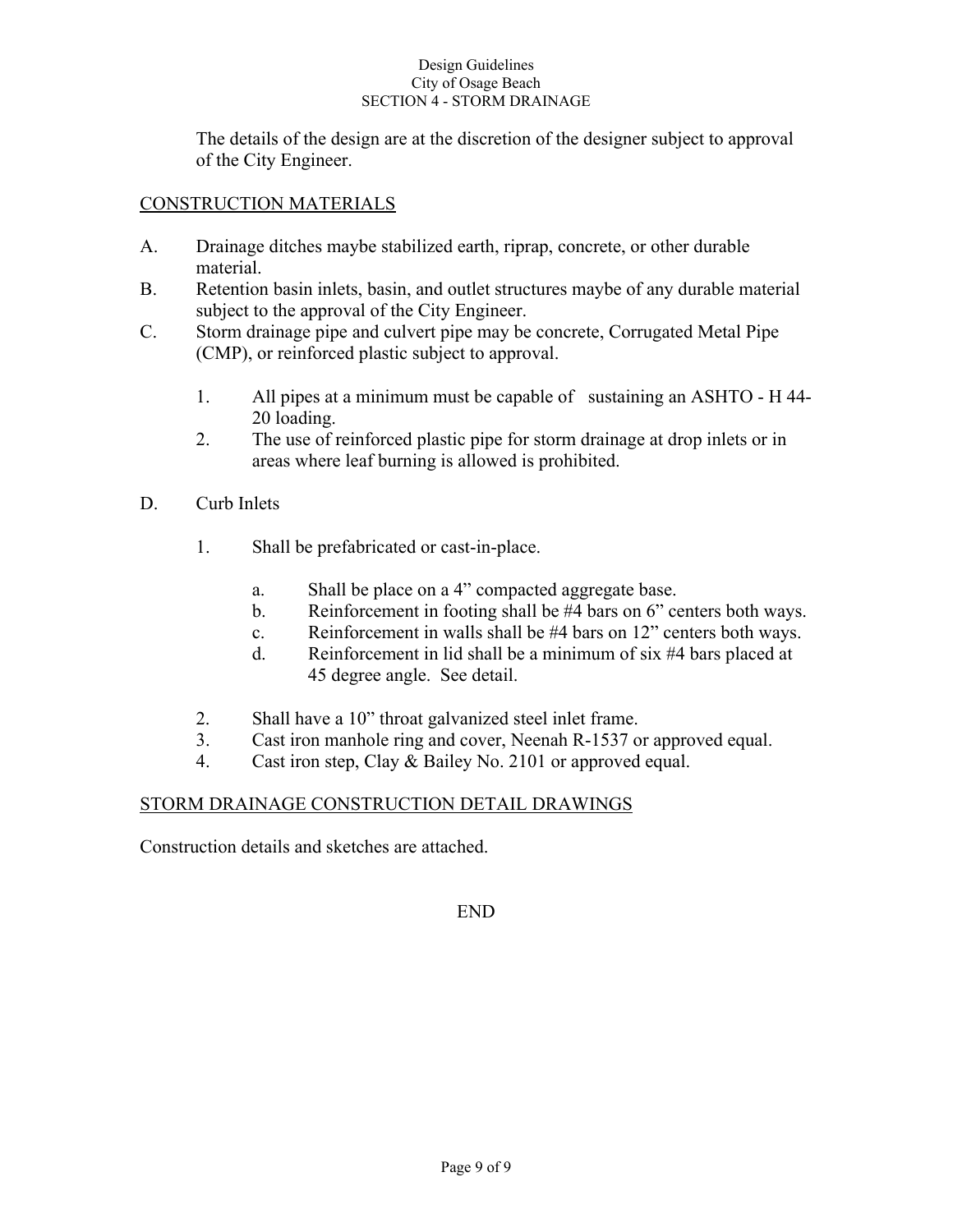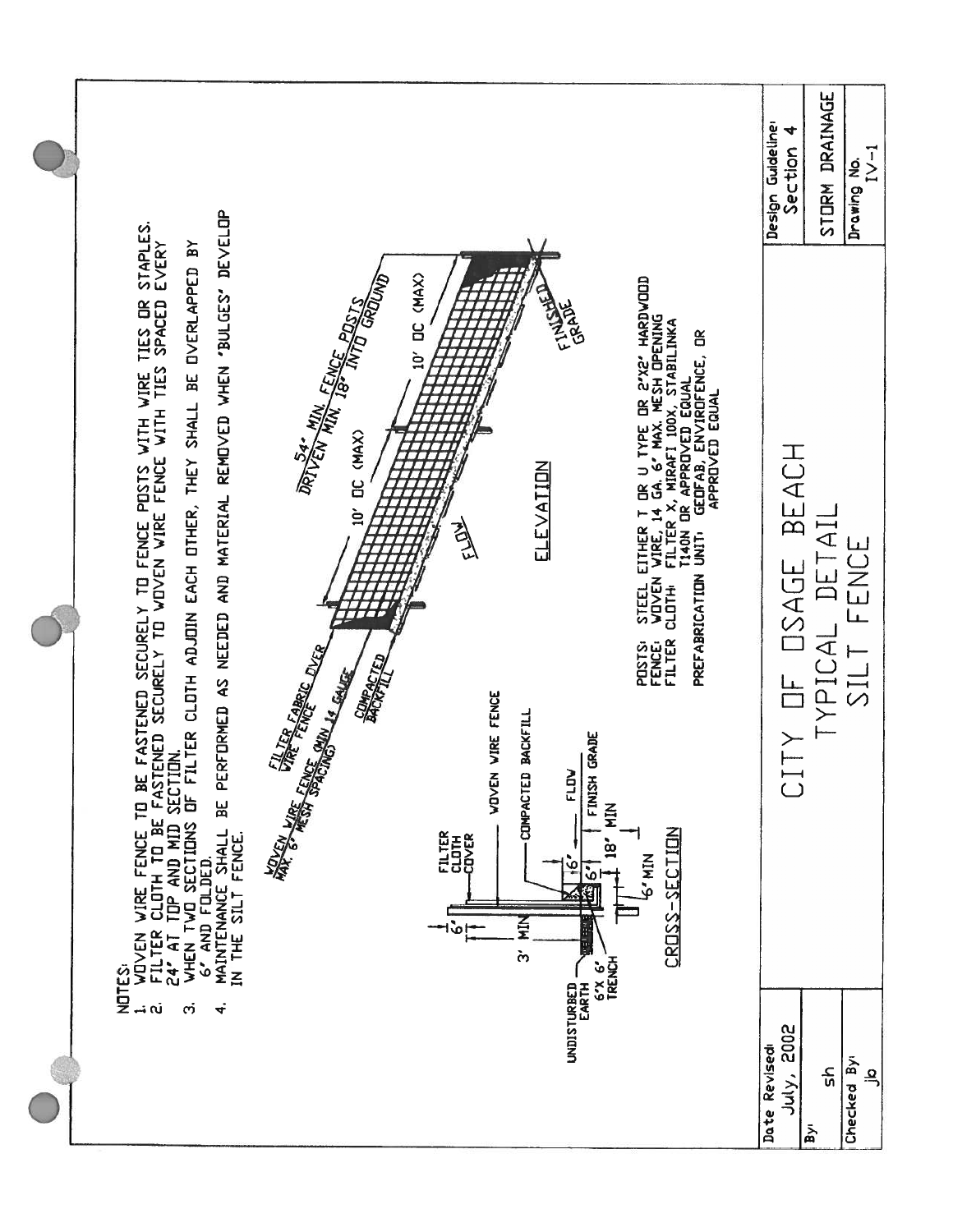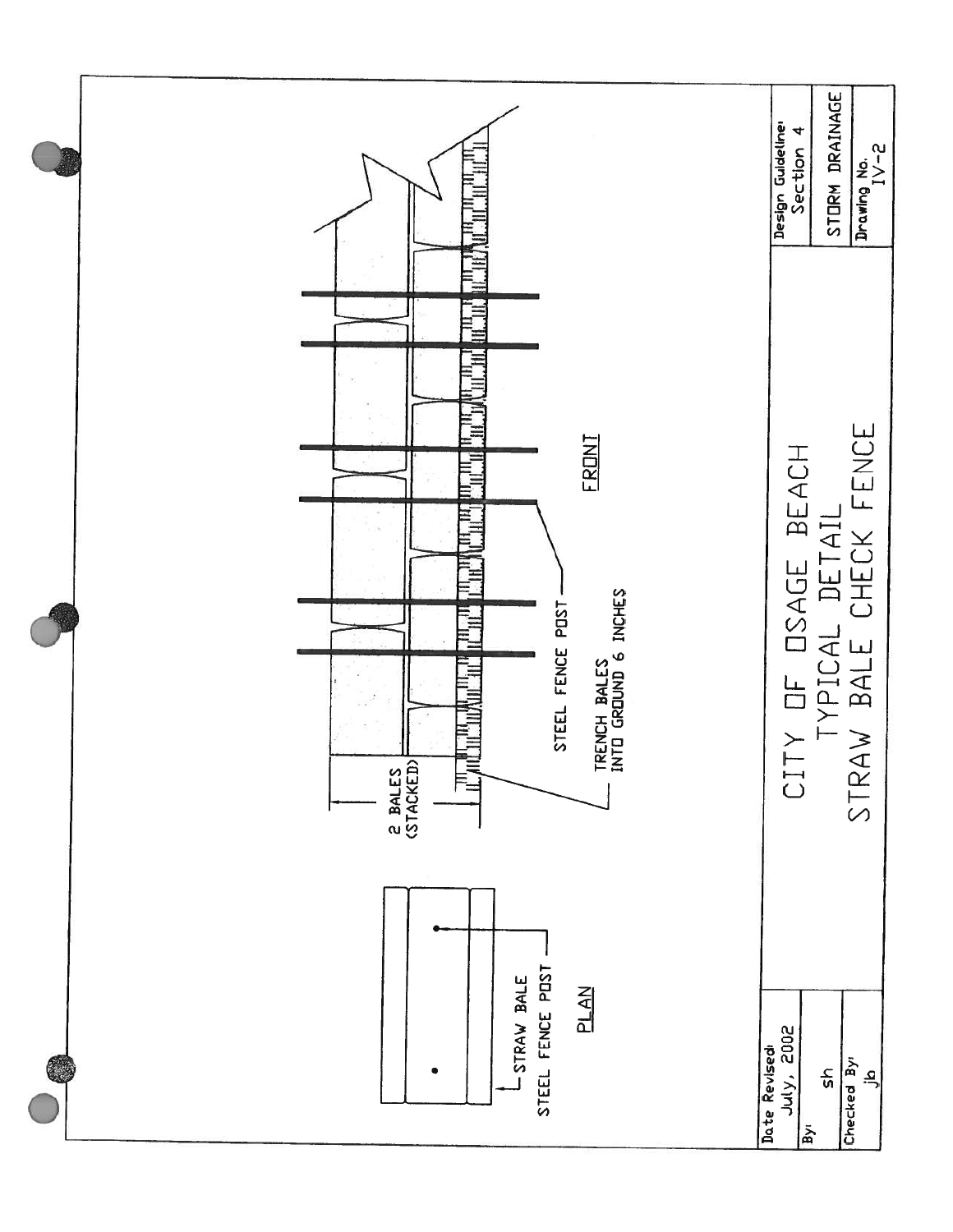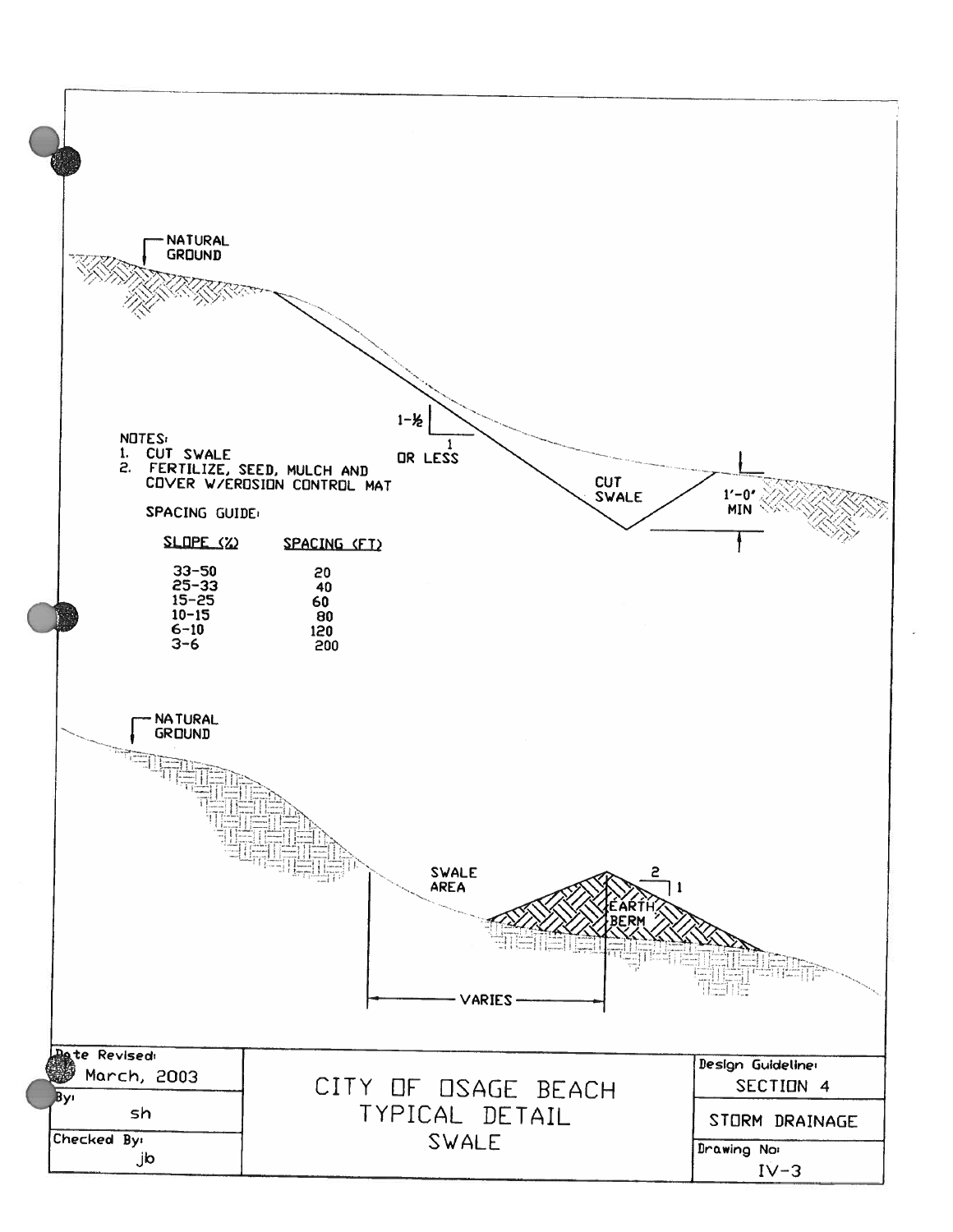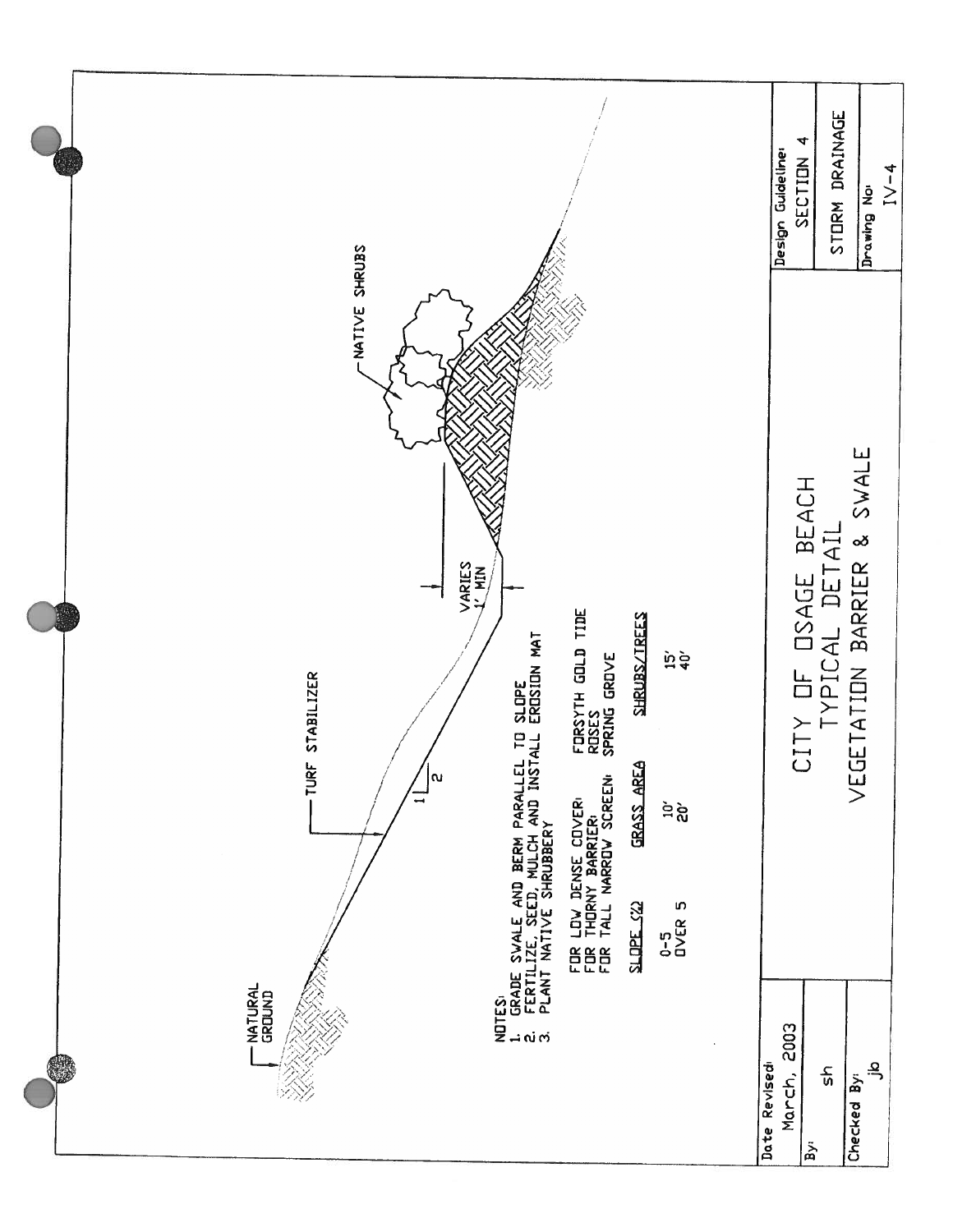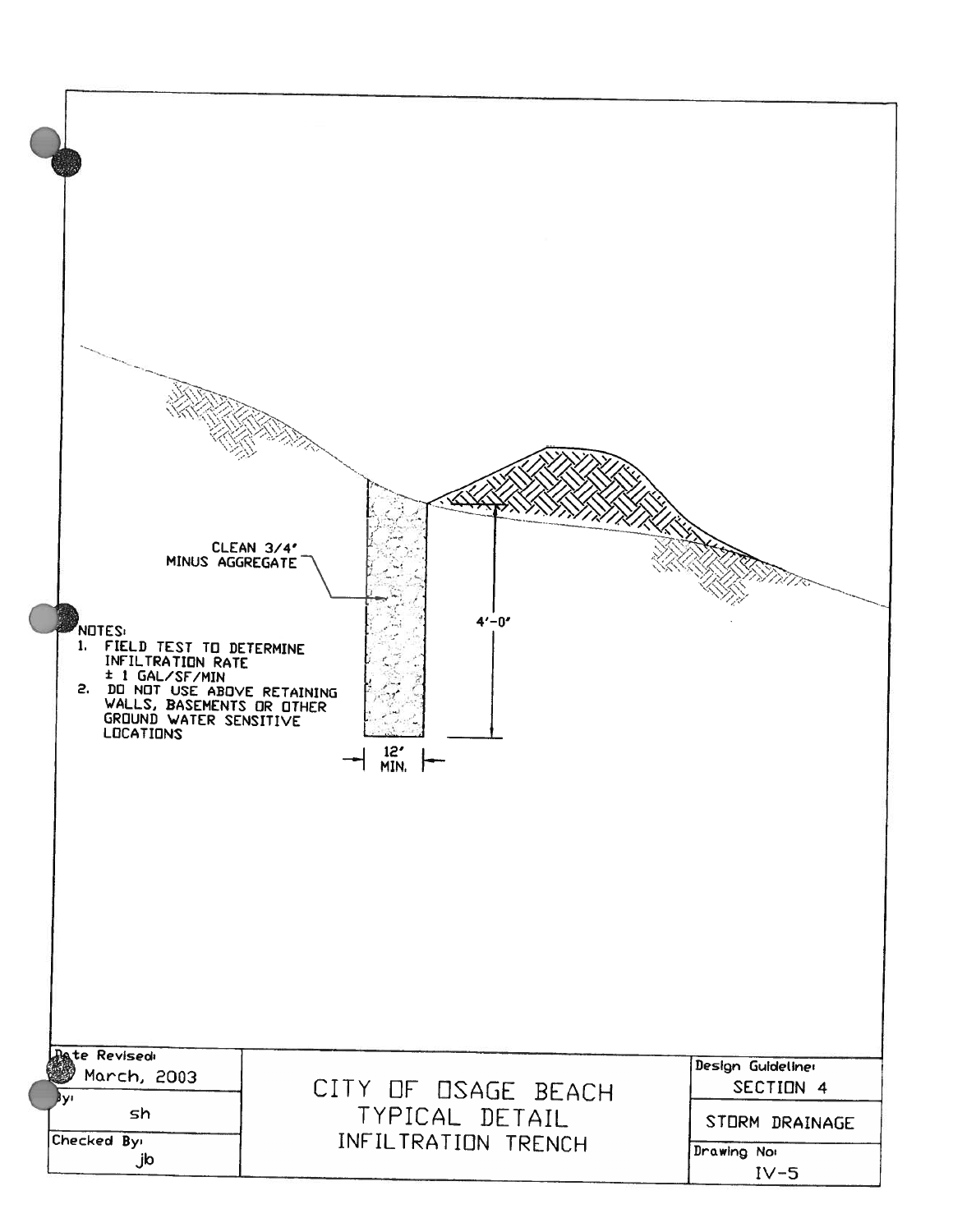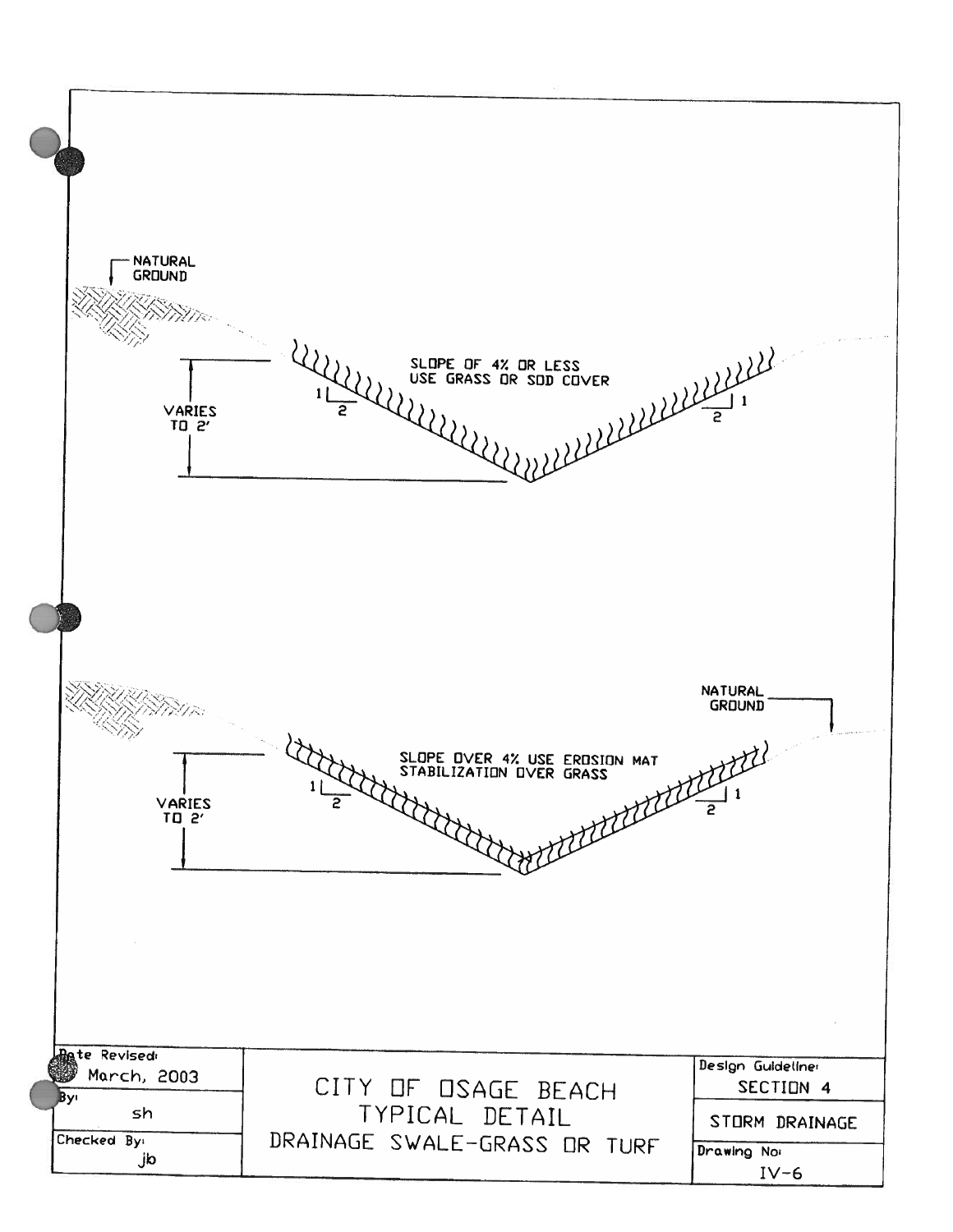| $1' - 0'$<br><b>MIN</b><br><b>NOTES:</b>                              | VARIES<br>1. VELOCITY LESS THAN 2 FPS-GRASS OR TURF<br>2. VELOCITY 2-5 FPS-TURF AND EROSION MAT<br>3. VELOCITY OVER 5 FPS-RIP RAP MIN SIZE 3'<br>SMALLEST DIMENSION. |                                                                                  |
|-----------------------------------------------------------------------|----------------------------------------------------------------------------------------------------------------------------------------------------------------------|----------------------------------------------------------------------------------|
| <b>Pate Revisedi</b><br>March, 2003<br>By١<br>sh<br>Checked By:<br>jb | CITY OF OSAGE BEACH<br>TYPICAL DETAIL<br>OPEN DRAINAGE CHANNEL                                                                                                       | Design Guideliner<br>SECTION 4<br>STORM DRAINAGE<br><b>Drawing No:</b><br>$IV-7$ |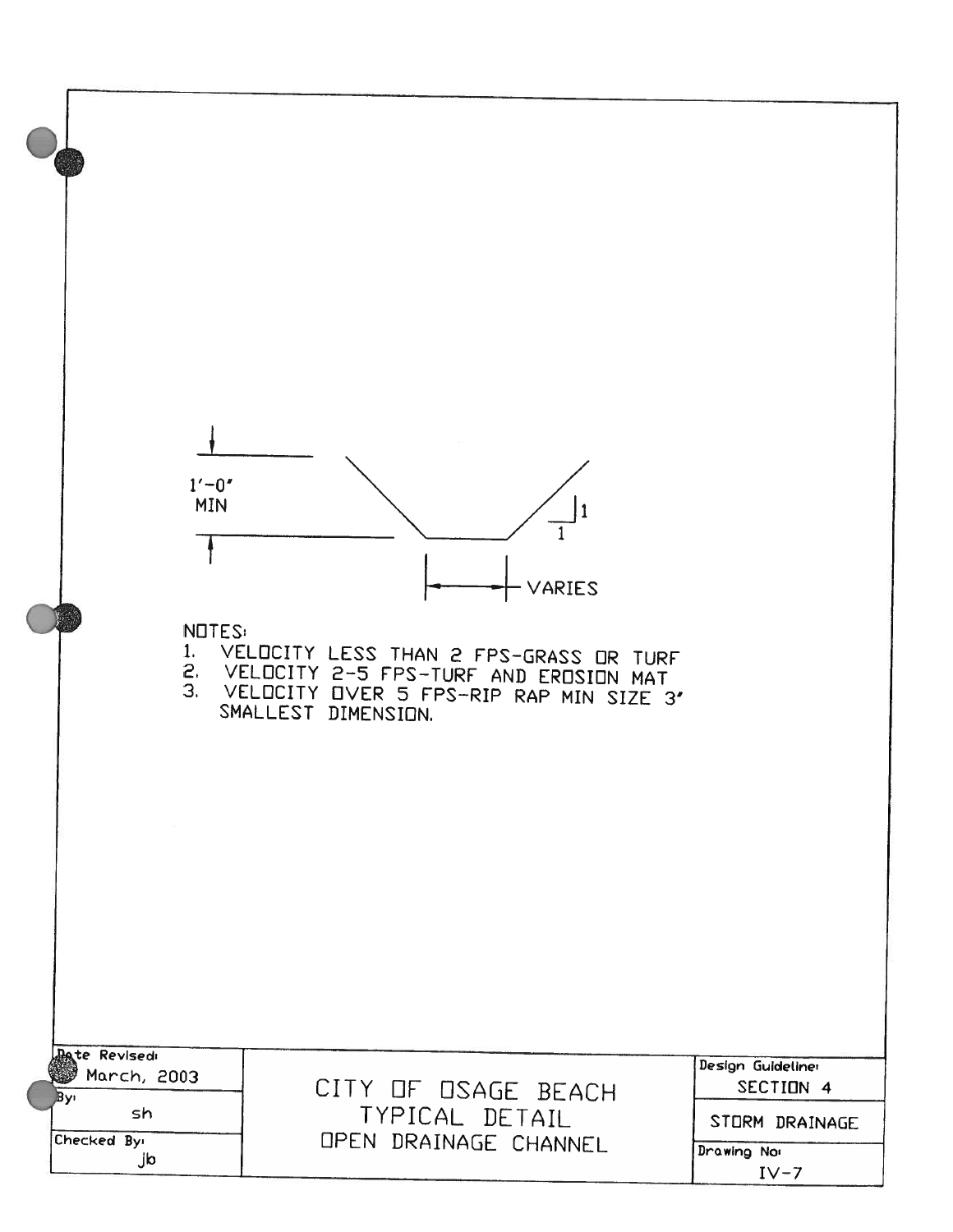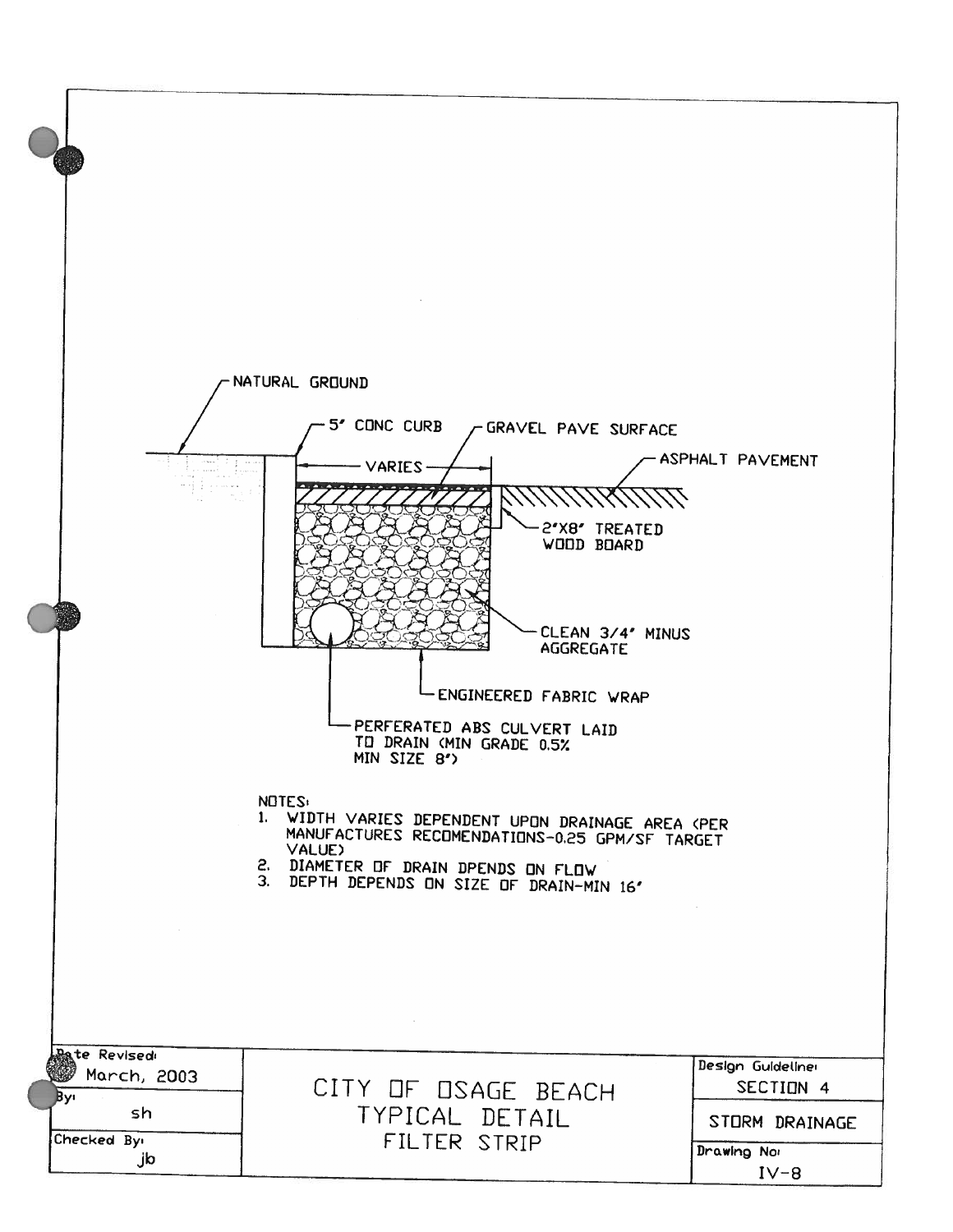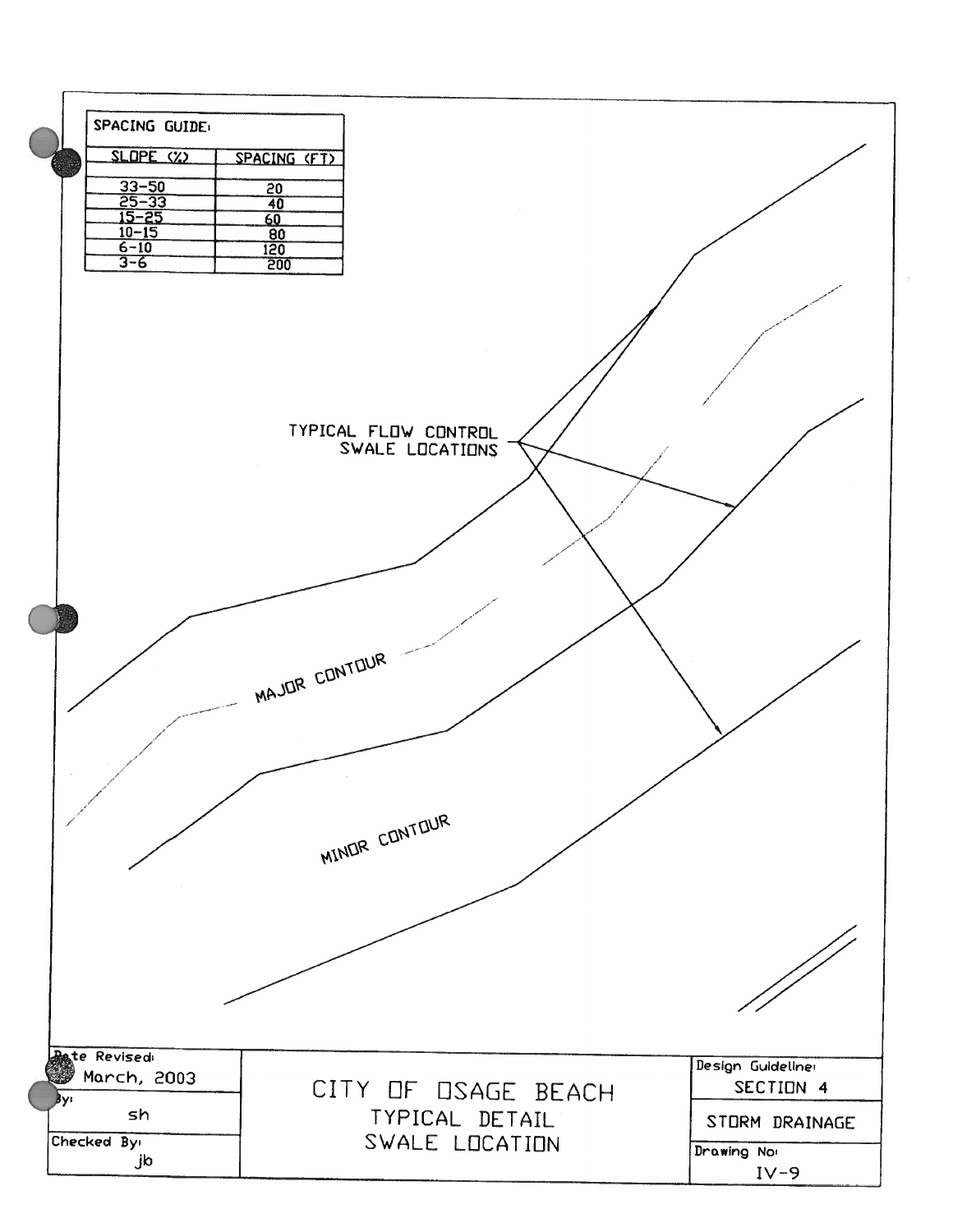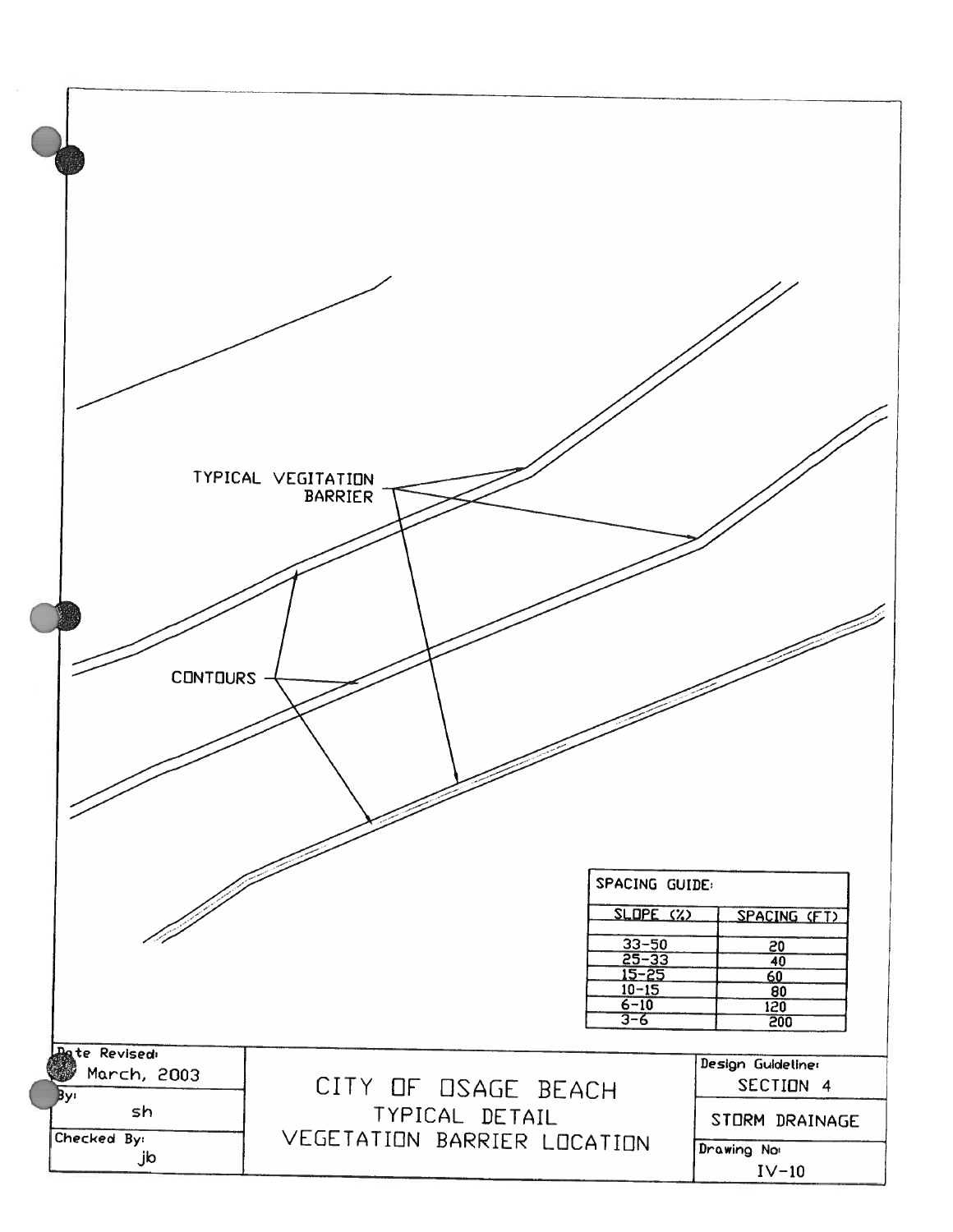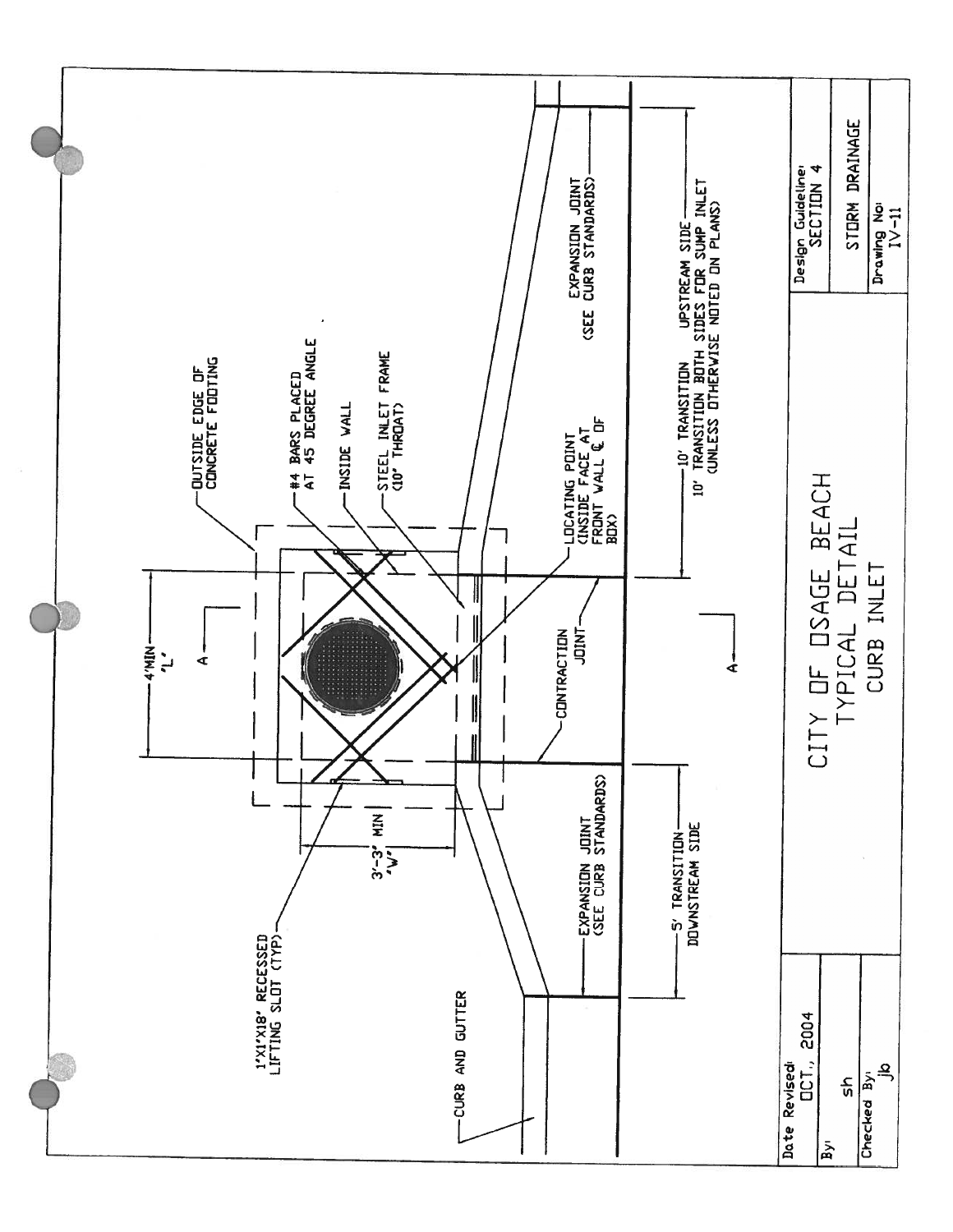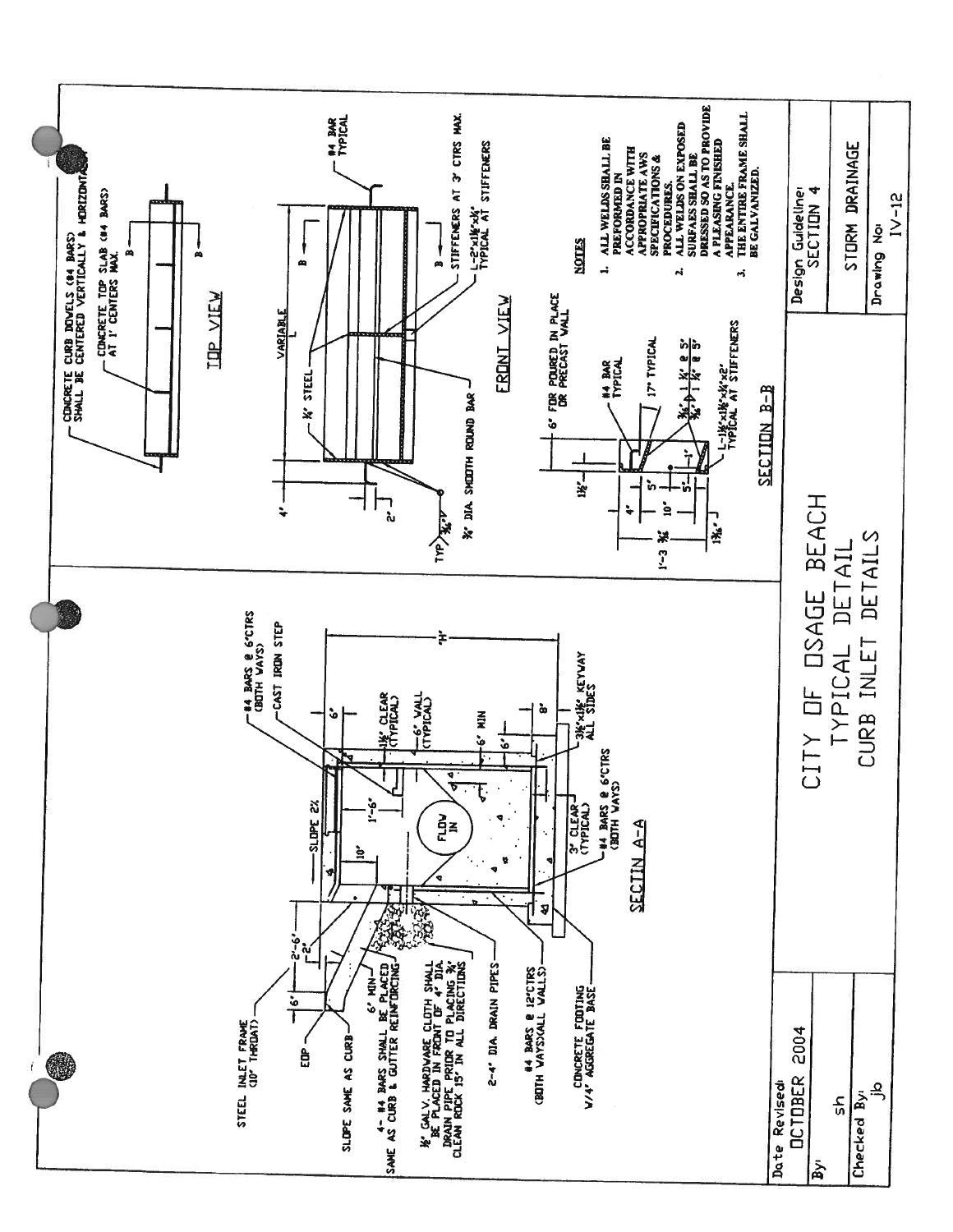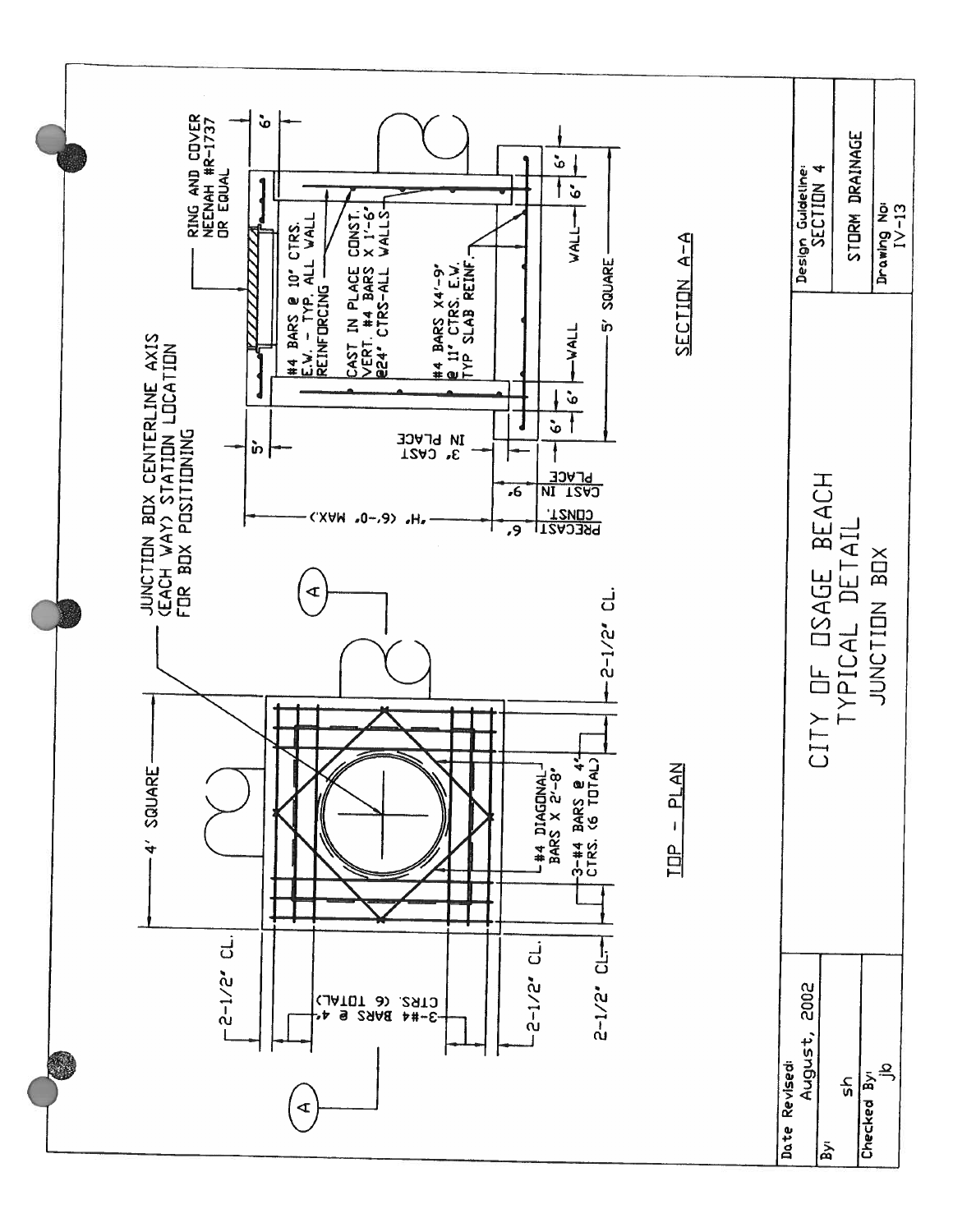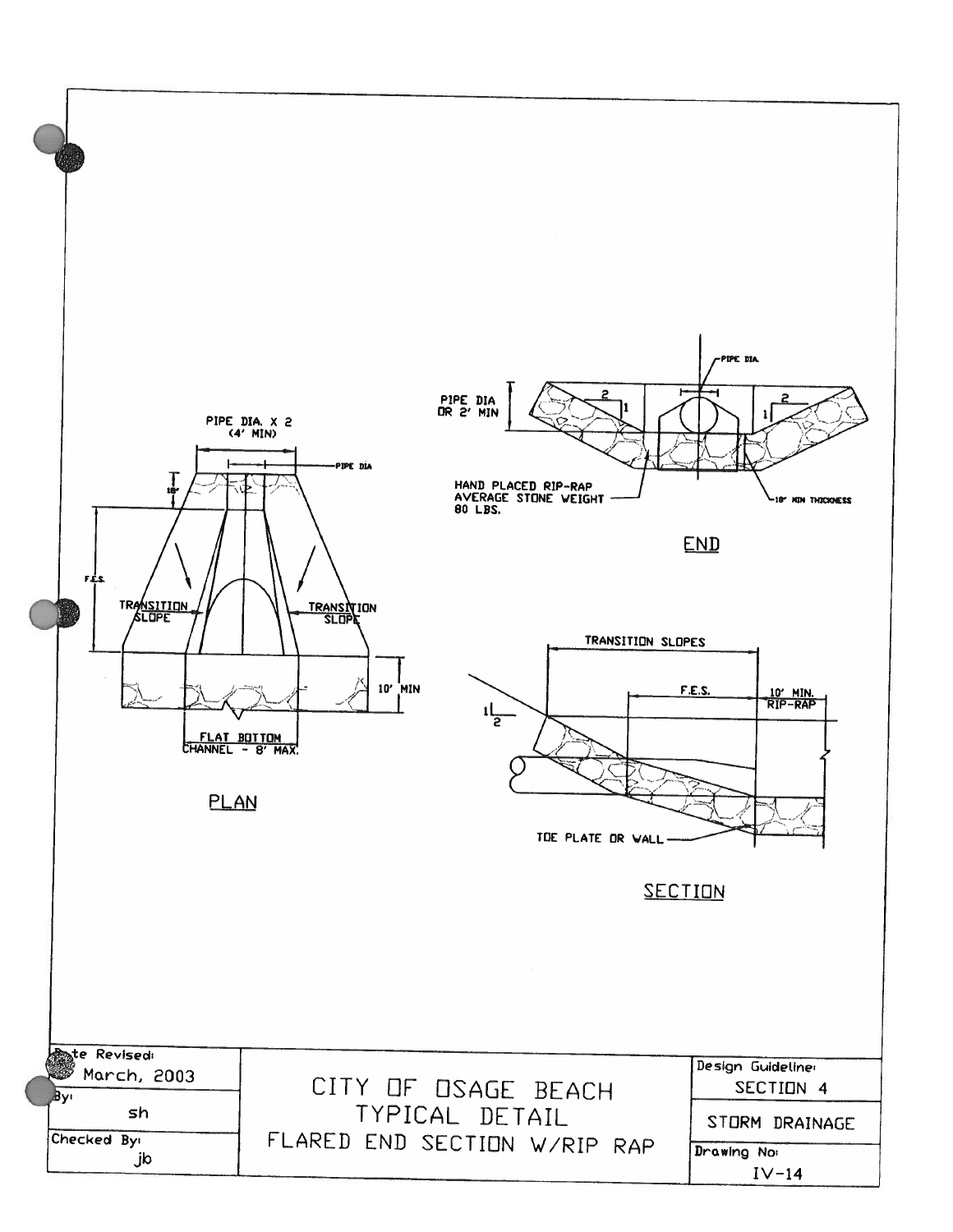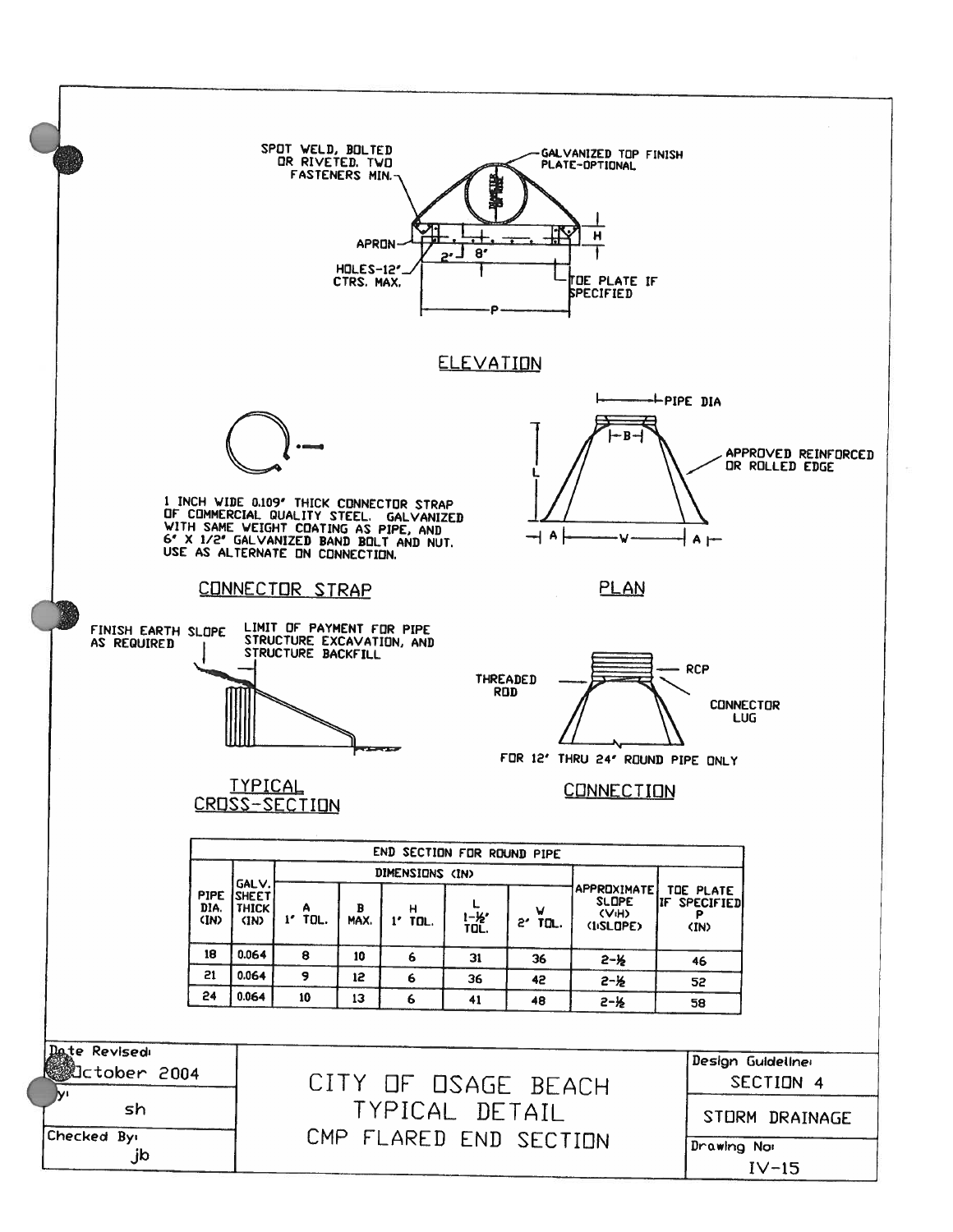